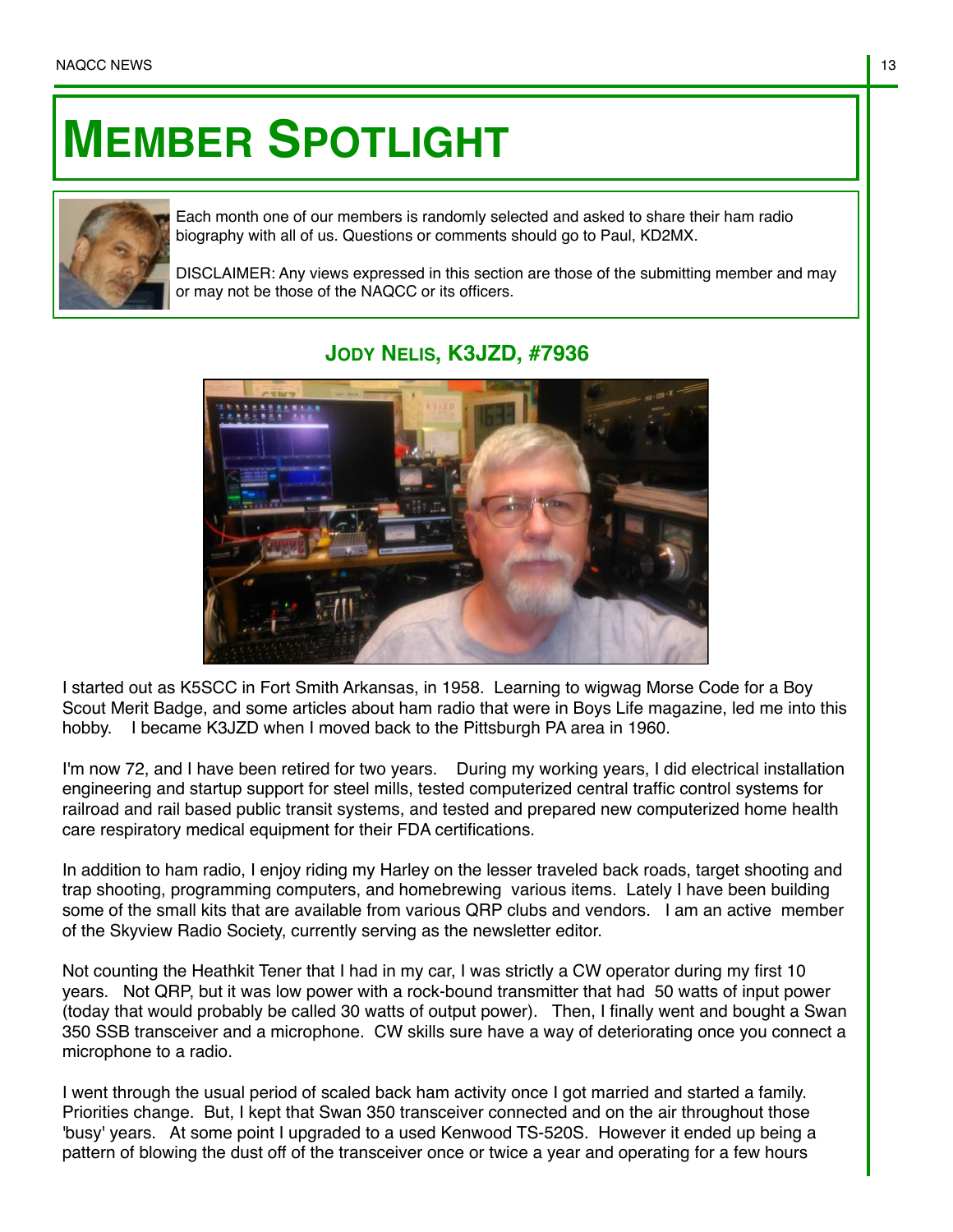during some SSB DX contest to make a lot of quick QSOs to be sure that everything still worked. My CW skills deteriorated to the point where I rarely tried using any CW.

After retiring, I became interested in the small inexpensive Software Defined Radios (SDRs). I decided that using CW with these low powered SDRs would provide me with a great way to rehabilitate my CW skills while I was learning to use SDRs. I ended up with a Softrock RXTX SDR built for use on 40-30-20 meters and another one built for use on 15-17-10 meters. They are QRPp radios, each producing about 750mw of output. Since that QRPp power was not always getting it done, I added a MX-P50M amplifier to take it up to five watts output whenever necessary. I modified each of these Softrock RXTX units so that they do real-time CW keying by adding a home-brewed Arduino-based K3NG Keyer interface. My K3NG Keyer interface circuit supports using iambic paddles or a straight key. It handles all of the T-R switching for the HDSDR software, the RXTX unit, and also the amplifier whenever it is being used. I can use either type of key with it. But, I have not yet successfully mastered using iambic paddles, and do not use them on the air. I have always used a surplus J-38 straight key, but I am now becoming attached to a SKCC straight key that I purchased last year.

In addition to the regular usage of my Softrock RXTX SDRs, I have also built and periodically use an extremely simple 250mw Chinese 40-meter Pixie transceiver (yes, I put it into an Altiods tin). I have worked down into Atlanta Georgia from here (Pittsburgh PA) using that simple 250mw transceiver and my 40m dipole. I think that is pretty darn good for an \$8.00 transceiver with full QSK (and I overpaid they are \$5.00 someplace else on eBay). I love the reaction I get whenever I report what my 'rig' is. I plan on trying some of the other economical, small and simple QRP transceiver kits that are available. I would like to find one that has a receiver that has a little more selectivity - the Pixie receiver is just a bit too wide.

I have recently taken an interest in doing battery-powered QRP CW operation out in the parks. There, I use a Yaesu FT-817 and a SOTABeams 40-20m link dipole. I did one NPOTA activation from the North Country National Scenic Trail, but the rest of the time it has just been from some local park. However, I'm finding that it is a bit challenging to get someone interested in your QRP operation with the band conditions being very so-so. I may try some SOTA Activations. They seem attractive due to the fact that the SOTA Chasers that are looking for you will work real hard to hear your QRP signal so that they can get their SOTA Chaser points. Plus, climbing up to those summits is probably darn good exercise. I have not had much luck with working QRP DX. But I attribute that to not focusing on looking for DX and the poor band conditions that we now have. I did have a couple of 'almost' European contacts on 20m while running QRP CW from out in a local park. But while they heard me, and we started into a QSO, they quickly lost me in the QSB and their noise level.

With my renewed interest in operating CW, I soon discovered the SKCC and the FISTS organizations. I joined each of them. Then, John-K3WWP and Mike-KC2EGL came to the Skyview Radio Society in August 2015 and gave a presentation on the Joys of QRP and provided information about the NAQCC, I joined the NAQCC. So, I'm still a 'new guy'.

I have found that, even though I'm still rusty with my CW skills, I am able to participate in the NAQCC Sprint events. I am usually only using 40-meters as I do not have any simple wire antennas up for any other bands. I particularly like doing the NAQCC Milliwatt Sprints. I enjoy seeing how far I can get with my barefoot RXTX SDR unit with its 750 mw output. In my case, I have a rather complex switching system in place that allows me to quickly connect any of my radios to any antenna. So, that 750mw signal ends up going through two SWR/Watt meters, four coax switches, a low pass filter, and about 100 feet of 40 year old coax to get to my 40m dipole. And, amazingly enough, there is still some RF left to radiate once it gets to the antenna. And I do make some contacts. For the rest of the NAQCC Sprints I use the amplifier to crank my power up to just under 5 watts.